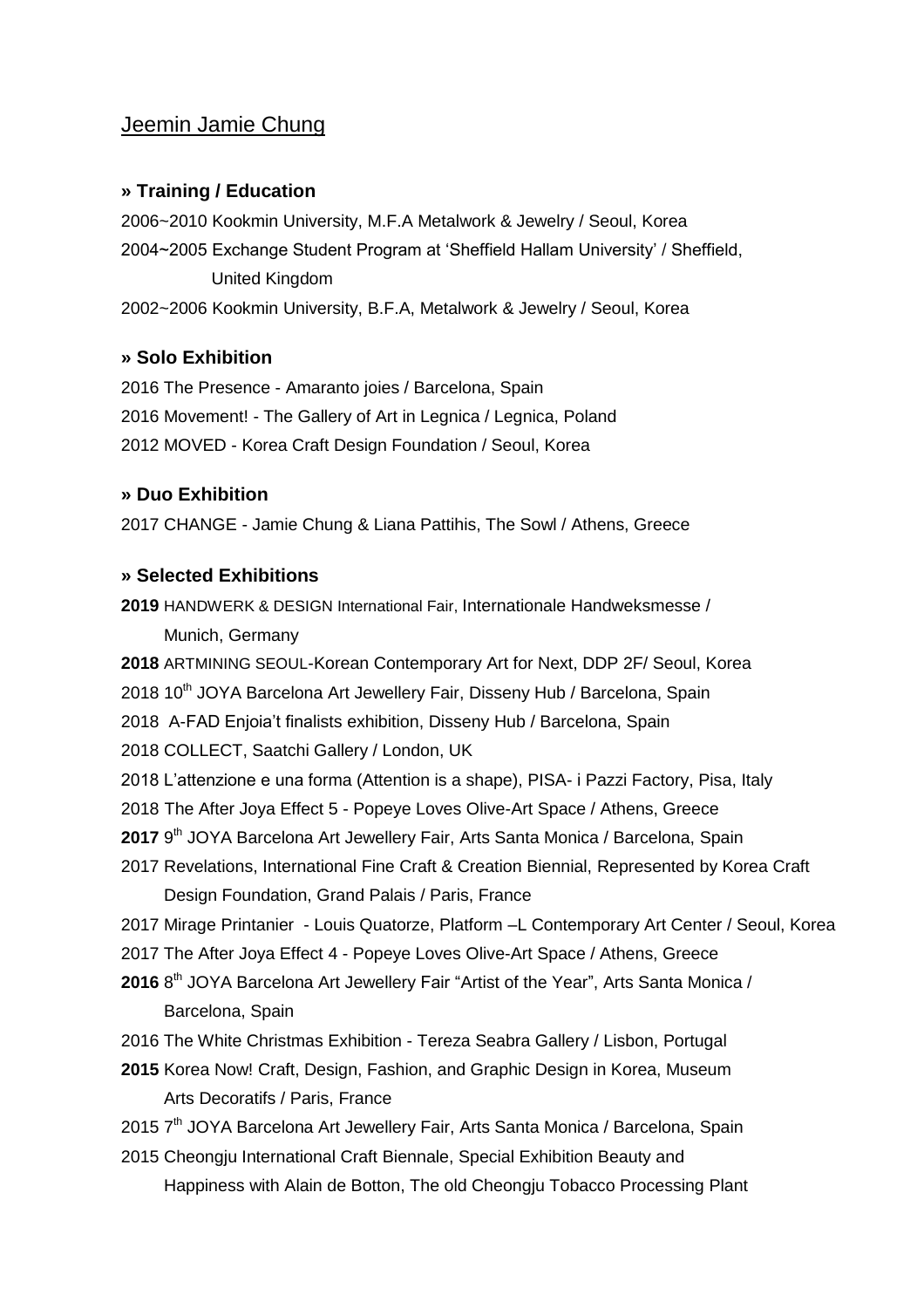/ Cheongju, Korea

- **2014** AUTOR 11 International Jewelry Fair, Sala Dalles / Bucharest, Romania
- 2014 Transformed Gallery Vogoze / Seoul, Korea
- **2013** Craft Trend Fair, Coex Hall A / Seoul, Korea
- 2013 MAISON & OBJECT Hall 8, Paris Nord Villepinte / Paris, France
- 2013 The Third Sino-Japanese-South Korean Fine Arts Exhibition 2013 / Shanghai, China
- 2013 COLLECT, Saatchi Gallery / London, UK
- 2013 Korean Craft Artists for Exhibition of l'Atelier in 2013, l'Atelier / Paris, France
- **2012** Fringe, Ubi Gallery / Beijing, China
- 2012 Craft Trend Fair Rediscovery! "Artist of the year Best 12", Coex / Seoul, Korea
- 2012 Start Craft-K in Seoul, Ara Art / Seoul, Korea
- 2012 MAISON & OBJECT Hall 8, Paris Nord Villepinte / Paris, France
- 2012 Body and Ornament-Craft Dream Young Artist Award, Chiwoo Craft Museum / Seoul, Korea
- 2012 MAISON & OBJECT Hall 4 / Paris Nord Villepinte / Paris, France
- **2011** Craft Trend Fair\_Extra Ordinary / Coex Hall C / Seoul, Korea
- **2010** Incheon International Design Fair 2010\_Designers Mart / Songdo Conventional Center / Incheon, Korea
- 2010 Tokyo Design Fair\_Designboom / Jingu Gaienmae Stadium / Tokyo, Japan
- 2010 Seoul Design Fair 2010\_Seoul World Design Market / Olympic Stadium / Seoul, Korea
- 2010 Alchemist\_Kinetic Objects by Metalsmiths & Jewelers / Museum Lock / Seoul, Korea

**2009** M.F.A Final Graduate Degree Show\_Movable Structured Ornaments Based on

 Bontanical Forms\_Kookmin University, Johyeong Gallery / Seoul, Korea 2009 Gemstone Exhibition\_Beautiful Stones, Rothem Gallery / Seoul, Korea **2008** Alchemist \_Self Defence, Kwanhoon Gallery / Seoul, Korea **2007** Alchemist\_Would you like order? Restaurant Jang / Seoul, Korea **2005** Christmas Cracker, Millennium Gallery / Sheffield, United Kingdom 2005 Fabricate, Psalter Lane Campus / Sheffield, United Kingdom

### **» Collections**

2018 Victoria & Albert Museum Permanent collection, Victoria & Albert Museum / London, United Kingdom

#### **» Awards**

2018 A-FAD Contemporary Jewelry Awards\_ Enjoia't Professional Finalist Category 2015 JOYA 2015 Award 2015 The Gallery of Art in Legnica Award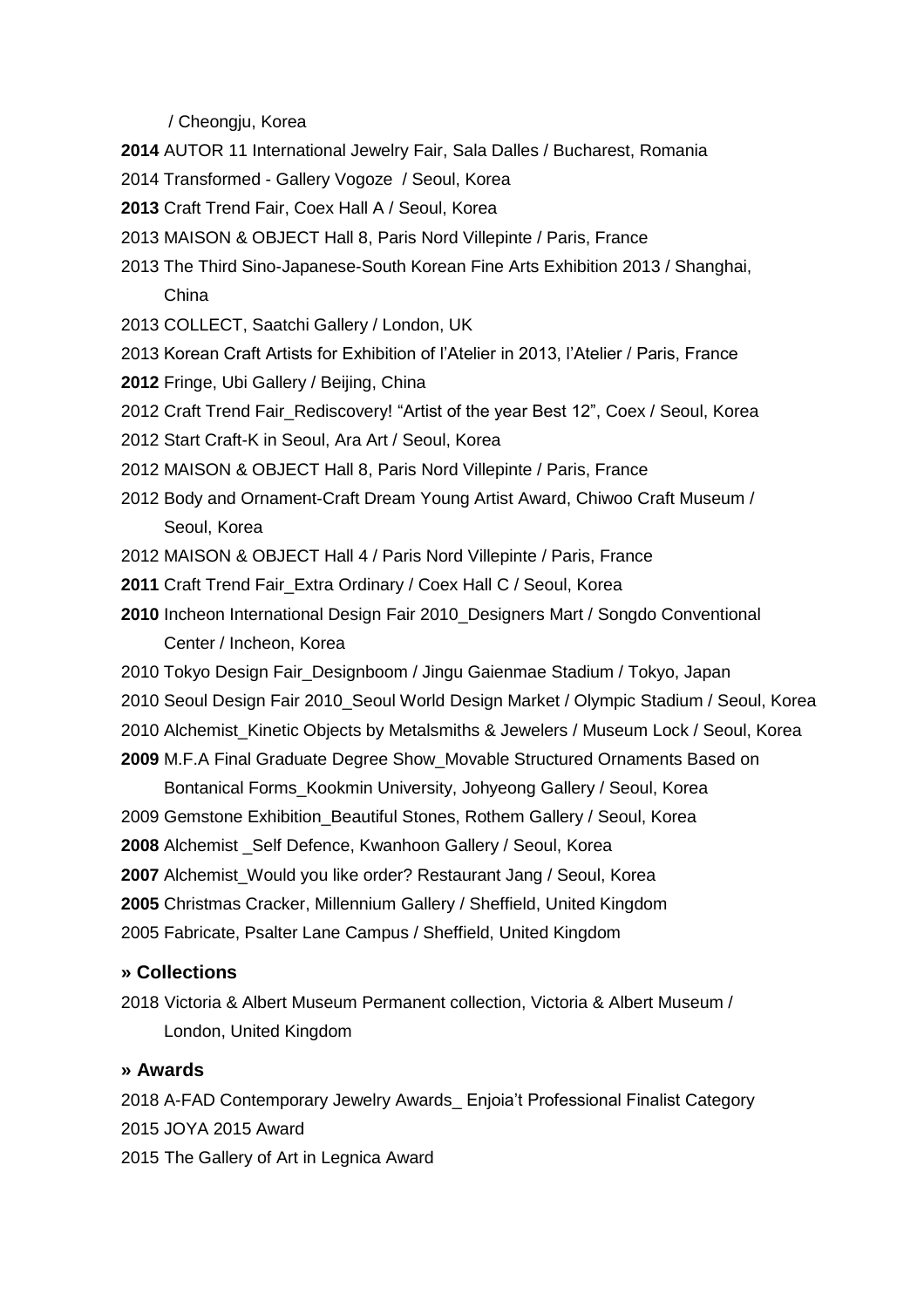### **» Workshop**

- 2017 Victoria & Albert Museum KCDF Cooperative Exchange Workshop, Victoria & Albert Museum / London, UK
- 2017 Jeemin Jamie Chung Workshop Louis Quatorze, Platform-L Contemporary Art Center / Seoul, Korea

### **» Print Publications**

2017 GZ Goldschmiede Zeitung: Germany, N. 1898, September 2017 2017 La Vanguardia: Spain, Weekly Report, January 10, 2017 2017 New York Times Online New York Times Spain, September 20<sup>th</sup>, 2017 2016 Revista Rusa, Russia & Spain October, 2016, No.8 (49) 2016 Luxury News\_ Online Luxury and Lifestyle Newspaper, Spain 2016 Barcelona Actualitat Online Blog from all Barcelona events, Spain 2016 Barna Chic: Spain Coolhunting Jewellery and lifestyle Blog 2016 Revistart, JOYA Barcelona Art Jewellery Fair, Spain 2016 Art Jewelry Jewelit Tokyo, Japan. 2016 Spring Issue. No.18 2015 WOMAN Chosun\_C-Cast+, Artist & Artist 6, p.114, April 2015 Styler\_(Magazine for the quality woman life), p.91, February 2015 2014 Morning Calm 45<sup>th</sup> Korean Air Magazine, May 2014 The Lotte\_Lotte Duty Free Style Magazine\_Tools and Human, p.66, 2014 2013 Maison Marie Claire Korea, p.36, No.225 July 2013 Monthly Magazine\_KCDF\_Crafat + Design p.75, No.006 December 2012-13 Monthly Magazine\_Monthly Essay, p.78, vol.311 March 2013 Monthly Magazine\_KCDF\_Craft + Design p.102, No.005 October 2012 Monthly Magazine\_KCDF\_Craft + Design p.92, 2012 2012 Magazine\_Create, Membership Magazine of SAMSUNG POP Honors Club, p.10, vol.35 November 2012 Top Class\_Life Style, p.90, December 2012 Monthly Magazine\_KCDF\_Craft + Design p.92, 2012 Magazine\_KCDF\_Craft + Design p.102, No.005 Autumn 2012 Magazine Essay on, p.78, vol.311, March, 2013 Magazine\_KCDF Craft + Design, p.75No.006 Winter 2012-13 Craft Trend Fair Seoul 2012\_Rediscovery! Craft and Locality, p.273, 2012 Craft Trend Fair\_Seoul 2011\_Extraordinary p. 2011 Prologue\_Craft Trend Fair Brochure, 2011 Maison & Object\_Korea Craft Design, Catalogue, p.49, 2012 Moved Solo exhibition catalogue with introduction by Yong-il Jeon